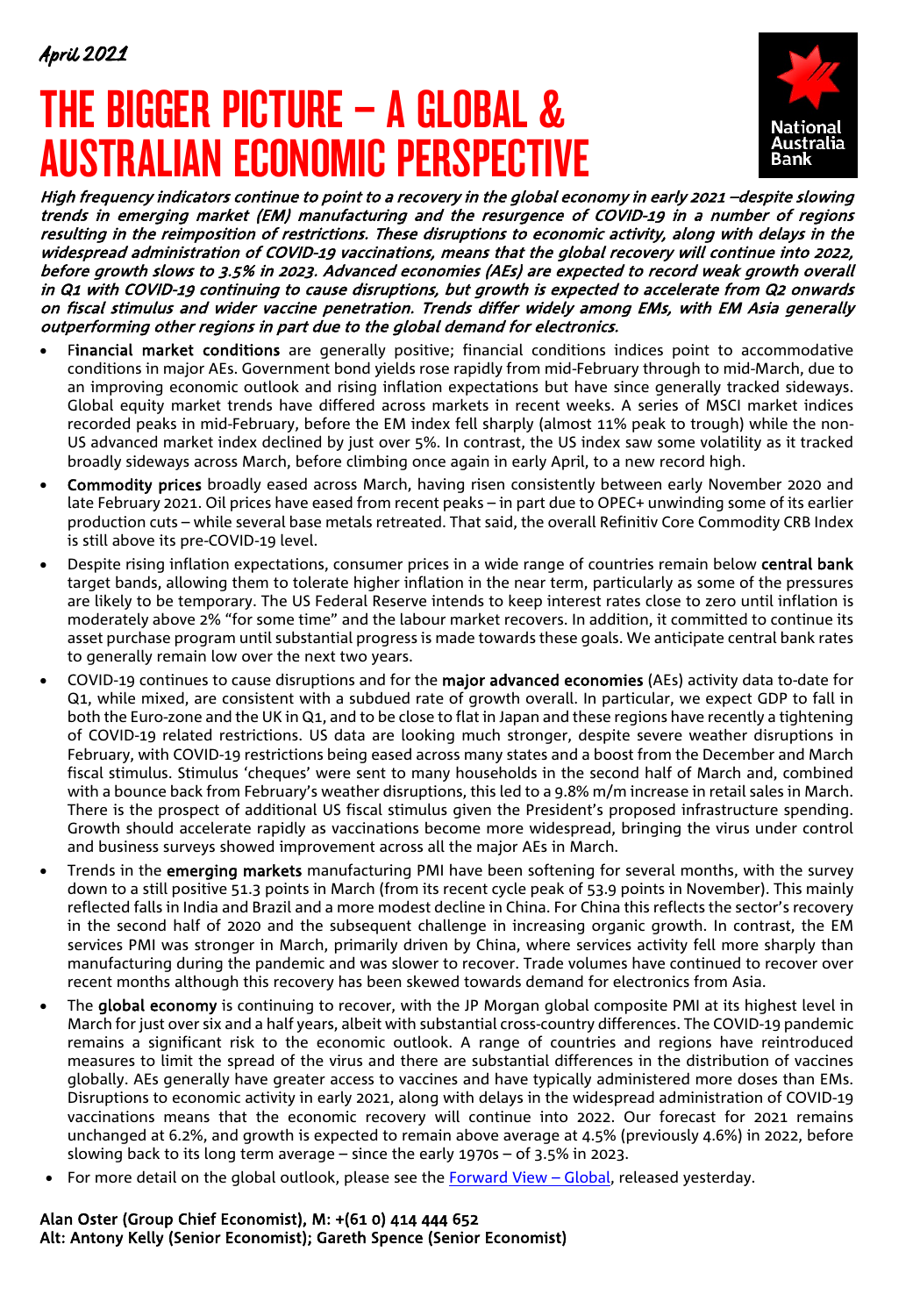In Australia, the economic recovery continues at a brisk pace and forward looking/high frequency indicators point to ongoing strength in activity and the labour market even as some fiscal support is wound back. While our NAB data shows some softening in consumption growth, the NAB Business Survey showed ongoing strength in March pointing to solid underlying momentum in the economy and the labour market. While employment has now more than recovered its pre-COVID level and we see GDP as fully recovering its pre-COVID level in Q1, a large degree of spare capacity remains in the economy. The unemployment rate remains above its pre-COVID level and the labour market is unlikely to be close to its full employment level (NAIRU) for an extended period. The key implication of ongoing slack in the labour market and the economy more broadly is that wages growth and core inflationary pressure will remain soft. This points to ongoing easy monetary policy, and possibly the need for further fiscal support. That said, the faster than expected rebound in activity and the unfolding recovery in the labour market suggests that the RBA cannot credibly commit to unchanged rates - according to the YCC program - beyond the April 2024 bond. Consequently, we expect an announcement on tapering YCC by August, but for the RBA to enter a 3rd round of QE (\$100bn) and for the cash rate to remain on hold until at least early 2024.

- Our view on monetary policy is unchanged, with the slow process of returning to inflation sustainably within the RBA's target band alongside its commitment to keeping rates low until 2024 still in play. While our outlook for inflation and the labour market continues to warrant significant ongoing support from monetary policy – including an extension of QE - we do not see the RBA rolling the YCC program to the November 2024 bond. The pace of recovery suggests that the RBA will not be able to credibly commit to unchanged rates to near the end of 2024. So, while we expect the cash rate to remain unchanged through to end 2023 (and into 2024), we also expect an announcement to be made on the trimming of YCC by August by limiting purchases to the April 2024 bond.
- The labour market continues to recover. The unemployment rate fell by 0.2pp in March, leaving it just 0.4pp above its March 2020 level. Employment and hours worked are now above their pre-COVID level, and the underemployment rate below it. However, labour force growth remains weak by past standards (1.0% y/y compared to around 2% pre-COVID-19) reflecting the substantial fall in adult population growth and despite an increase in workforce participation. While the end of the Government's JobKeeper program poses a risk, elevated job vacancies and employment conditions in the NAB survey suggest that an underlying improvement in the labour market remains on track. We expect the unemployment rate to fall to 4.4% by end 2023 (broadly around the NAIRU) enabling a pick-up in wage growth.
- Household consumption is expected to show solid growth in Q1 although there has been some softening in consumer spending indicators. NAB's Cashless Retail indicator points to only 0.1% mom growth in March and NAB's weekly consumption index also points to some softening. Nominal retail sales declined 0.8% m/m in February and so far in Q1 are tracking slightly below their 2020 Q4 level. Last year there was a significant shift in spending away from services towards goods, however, in the second half of 2020 services consumption grew more quickly than goods consumption and this should continue into 2021.
- The NAB Business Survey shows business conditions rose to a new record high, driven by increases across trading, profitability and employment. This suggests that firms see ongoing improvements in activity even as the economy moves beyond the rebound phase following the earlier easing of restrictions. While business confidence eased slightly in the month it remains at a high level and capacity utilisation has risen to above average levels. These factors point to a pick-up in business investment and ongoing employment gains – two factors which will drive the handover of economic growth back to the private sector as fiscal support tapers off. Trade will likely continue to be impacted, with borders remaining closed – but strength in mining exports and weak service imports will continue to see a sizeable trade surplus.
- Housing markets continue to show signs of strength. Dwelling price growth continues to accelerate the 8capital city dwelling price index increased by 2.8% m/m in March, the highest monthly gain since 1988, to be 4.8% higher over the year. New housing finance fell slightly in February (-0.4% m/m) but remained at an exceptionally high level, with the fastest growing segment being loans for dwelling construction segment. House building approvals have also risen sharply (although partly offset by a decline in apartment approvals). The Federal Government's HomeBuilder program ended last month which will take some heat off the construction market but the substantial pipeline of work, the broader recovery in the economy, as well as low interest rates, should underpin a solid level of activity over the forecast period.
- The AUD/USD has traded lower over the last month, falling to around US76c. The drivers of the exchange rate have included significant gains in commodity prices but also the expectation of an outperformance of the Australian economy. We expect these factors to continue and for the AUD to end 2021 at around US83c before paring back over the next two years – US80c end 2022 and \$75c by end 2023.
- In addition to the uncertain impact of the end of the JobKeeper and Homebuilder programs, there are other risks to the outlook. These include the possibility of COVID-19 outbreaks and delays to the vaccination roll-out, particularly with limitations recently put on the use of some vaccines. There is also uncertainty around migration patterns (a key driver of population growth) even when borders re-open.
- For more detail on the Australian outlook, please see the [Forward View –](https://business.nab.com.au/the-forward-view-australia-april-2021-45749/) Australia, released on Wednesday.